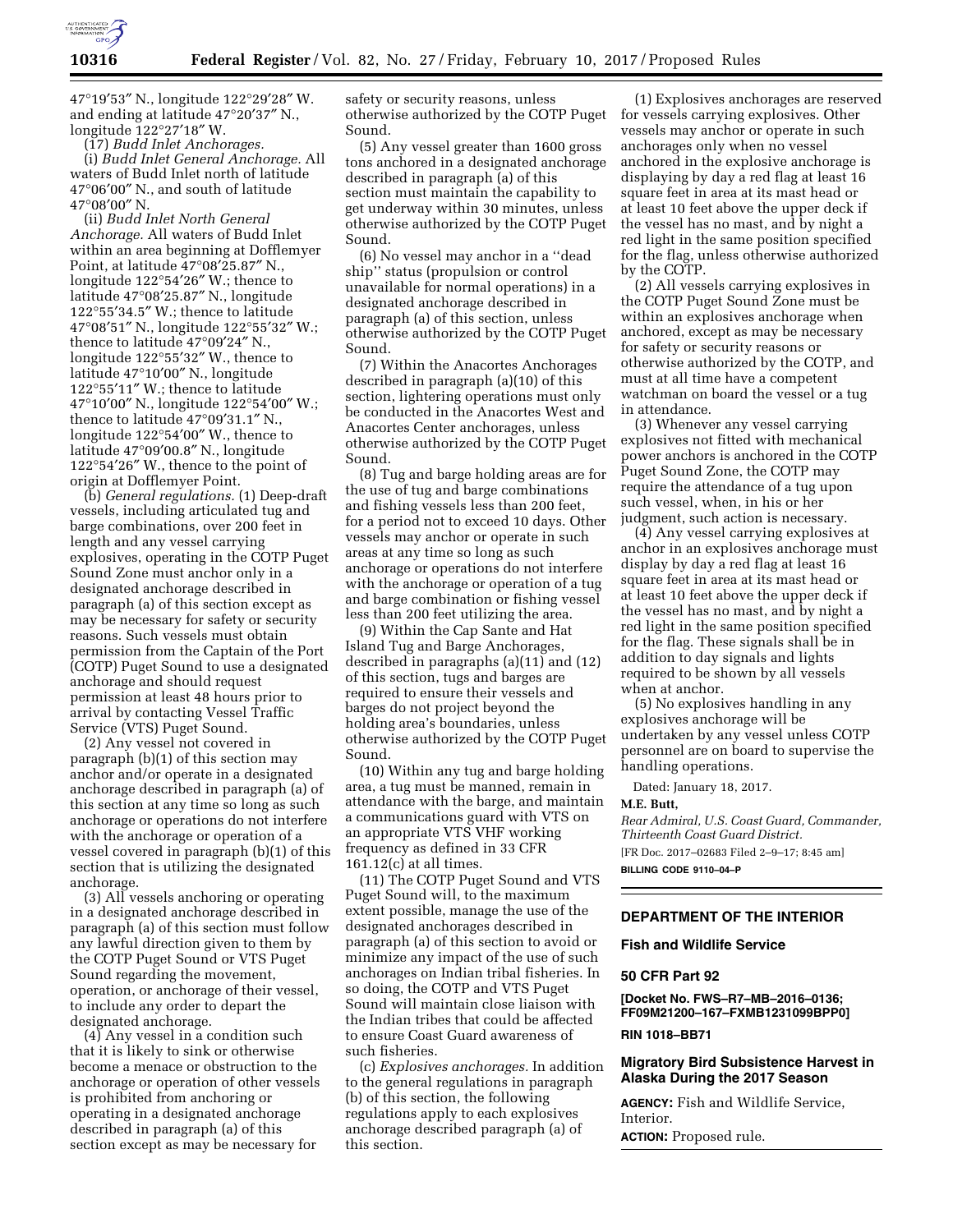**SUMMARY:** The U.S. Fish and Wildlife Service (Service or we) is proposing migratory bird subsistence harvest regulations in Alaska for the 2017 season. These proposed regulations would allow for the continuation of customary and traditional subsistence uses of migratory birds in Alaska and prescribe regional information on when and where the harvesting of birds may occur. These proposed regulations were developed under a co-management process involving the Service, the Alaska Department of Fish and Game, and Alaska Native representatives. The rulemaking is necessary because the regulations governing the subsistence harvest of migratory birds in Alaska are subject to annual review. This rulemaking would establish regionspecific regulations that would go into effect on April 2, 2017, and expire on August 31, 2017.

**DATES:** We will accept comments received or postmarked on or before March 13, 2017. We must receive requests for public hearings, in writing, at the address shown in **FOR FURTHER INFORMATION CONTACT** by February 27, 2017.

**ADDRESSES:** You may submit comments by one of the following methods:

• *Federal eRulemaking Portal: [http://](http://www.regulations.gov)  [www.regulations.gov.](http://www.regulations.gov)* Follow the instructions for submitting comments to Docket No. FWS–R7–MB–2016–0136.

• *U.S. mail or hand-delivery:* Public Comments Processing, Attn: FWS–R7– MB–2016–0136; Division of Policy, Performance, and Management Programs; U.S. Fish and Wildlife Service; 5275 Leesburg Place, MS: BPHC; Falls Church, VA 22041–3803.

We will not accept email or faxes. We will post all comments on *[http://](http://www.regulations.gov) [www.regulations.gov.](http://www.regulations.gov)* This generally means that we will post any personal information you provide us (see the Public Comment Procedures section, below, for more information).

#### **FOR FURTHER INFORMATION CONTACT:**

Donna Dewhurst, U.S. Fish and Wildlife Service, 1011 E. Tudor Road, Mail Stop 201, Anchorage, AK 99503; (907) 786– 3499.

# **SUPPLEMENTARY INFORMATION:**

#### **Public Comment Procedures**

To ensure that any action resulting from this proposed rule will be as accurate and as effective as possible, we request that you send relevant information for our consideration. The comments that will be most useful and likely to influence our decisions are those that you support by quantitative information or studies and those that include citations to, and analyses of, the

applicable laws and regulations. Please make your comments as specific as possible and explain the basis for them. In addition, please include sufficient information with your comments to allow us to authenticate any scientific or commercial data you include.

You must submit your comments and materials concerning this proposed rule by one of the methods listed above in **ADDRESSES**. We will not accept comments sent by email or fax or to an address not listed in **ADDRESSES**. If you submit a comment via *[http://](http://www.regulations.gov) [www.regulations.gov,](http://www.regulations.gov)* your entire comment—including any personal identifying information, such as your address, telephone number, or email address—will be posted on the Web site. When you submit a comment, the system receives it immediately. However, the comment will not be publicly viewable until we post it, which might not occur until several days after submission.

If you mail or hand-carry a hardcopy comment directly to us that includes personal information, you may request at the top of your document that we withhold this information from public review. However, we cannot guarantee that we will be able to do so. To ensure that the electronic docket for this rulemaking is complete and all comments we receive are publicly available, we will post all hardcopy comments on *[http://](http://www.regulations.gov) [www.regulations.gov.](http://www.regulations.gov)* 

In addition, comments and materials we receive, as well as supporting documentation used in preparing this proposed rule, will be available for public inspection in two ways:

(1) You can view them on *[http://](http://www.regulations.gov) [www.regulations.gov.](http://www.regulations.gov)* Search for FWS– R7–MB–2016–0136, which is the docket number for this rulemaking.

(2) You can make an appointment, during normal business hours, to view the comments and materials in person at the Division of Migratory Bird Management, MS: MB, 5275 Leesburg Pike, Falls Church, VA 22041–3803; (703) 358–1714.

#### **Public Availability of Comments**

As stated above in more detail, before including your address, phone number, email address, or other personal identifying information in your comment, you should be aware that your entire comment—including your personal identifying information—may be made publicly available at any time. While you can ask us in your comment to withhold your personal identifying information from public review, we cannot guarantee that we will be able to do so.

#### **Length of Comment Period**

Implementation of the Service's 2013 supplemental environmental impact statement on the hunting of migratory birds has resulted in changes to the overall timing of the annual regulatory schedule for the establishment of migratory bird hunting regulations and the Alaska migratory bird subsistenceharvest regulations. That is, moving the annual Service Regulations Committee meeting from July to October has greatly shortened our period to publish the proposed regulations and solicit comments. We are further bounded by a subsistence-harvest start date of April 2, 2017, making a 60-day comment period problematic and increasing the risk of not having regulations established before the start of the subsistence season. Thus, we have established a 30-day comment period for this proposed rule (see **DATES**, above), and we will be conducting tribal consultations within Alaska simultaneously. A 30-day comment period gives the public adequate time to provide meaningful comments.

#### **Why is this rulemaking necessary?**

This rulemaking is necessary because, by law, the migratory bird harvest season is closed unless opened by the Secretary of the Interior, and the regulations governing subsistence harvest of migratory birds in Alaska are subject to public review and annual approval. This proposed rule would establish regulations for the taking of migratory birds for subsistence uses in Alaska during the spring and summer of 2017. This proposed rule also sets forth a list of migratory bird season openings and closures in Alaska by region.

## **How do I find the history of these regulations?**

Background information, including past events leading to this rulemaking, accomplishments since the Migratory Bird Treaties with Canada and Mexico were amended, and a history, were originally addressed in the **Federal Register** on August 16, 2002 (67 FR 53511) and most recently on April 1, 2016 (81 FR 18781).

Recent **Federal Register** documents and all final rules setting forth the annual harvest regulations are available at *[http://www.fws.gov/alaska/ambcc/](http://www.fws.gov/alaska/ambcc/regulations.htm) [regulations.htm](http://www.fws.gov/alaska/ambcc/regulations.htm)* or by contacting the person listed under **FOR FURTHER INFORMATION CONTACT**.

### **What is the process for issuing regulations for the subsistence harvest of migratory birds in Alaska?**

The U.S. Fish and Wildlife Service is proposing migratory bird subsistence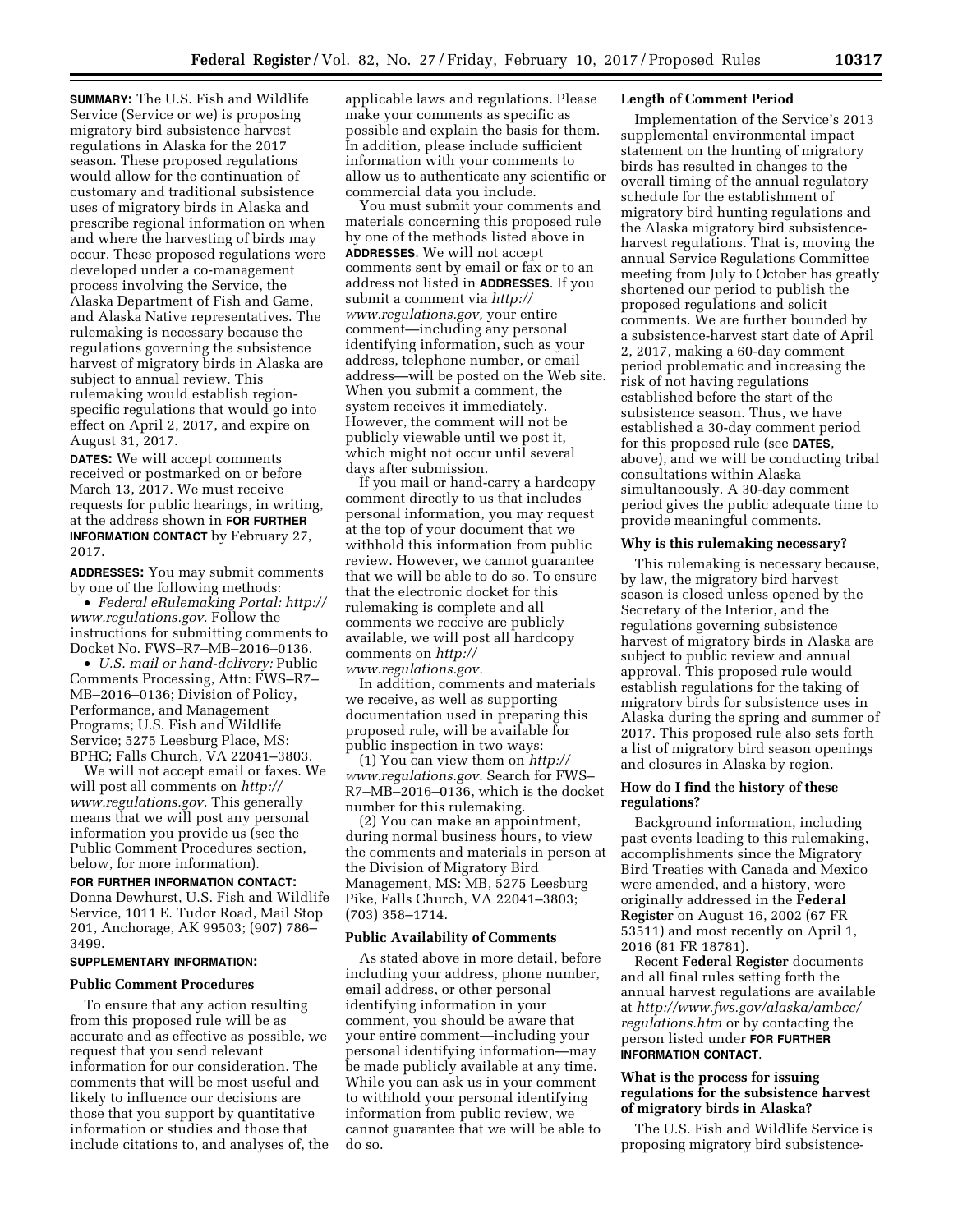harvest regulations in Alaska for the 2017 season. These proposed regulations would allow for the continuation of customary and traditional subsistence uses of migratory birds in Alaska and prescribe regional information on when and where the harvesting of birds may occur. These proposed regulations were developed under a co-management process involving the Service, the Alaska Department of Fish and Game, and Alaska Native representatives.

The Alaska Migratory Bird Comanagement Council (Co-management Council) held meetings on April 6–7, 2016, to develop recommendations for changes that would take effect during the 2017 harvest season. The Comanagement Council also amended the consent agenda package of carry-over regulations to request a limited emperor goose harvest for 2017; these recommended changes were presented first to the Pacific Flyway Council and then to the Service Regulations Committee (SRC) for approval at the SRC meeting on July 31, 2015.

## **Who is eligible to hunt under these regulations?**

Eligibility to harvest under the regulations established in 2003 was limited to permanent residents, regardless of race, in villages located within the Alaska Peninsula, Kodiak Archipelago, the Aleutian Islands, and in areas north and west of the Alaska Range (50 CFR 92.5). These geographical restrictions opened the initial migratory bird subsistence harvest to about 13 percent of Alaska residents. Highpopulated, roaded areas such as Anchorage, the Matanuska-Susitna and Fairbanks North Star boroughs, the Kenai Peninsula roaded area, the Gulf of Alaska roaded area, and Southeast Alaska were excluded from eligible subsistence harvest areas.

In response to petitions requesting inclusion in the harvest in 2004, we added 13 additional communities consistent with the criteria set forth at 50 CFR 92.5(c). These communities were Gulkana, Gakona, Tazlina, Copper Center, Mentasta Lake, Chitina, Chistochina, Tatitlek, Chenega, Port Graham, Nanwalek, Tyonek, and Hoonah, with a combined population of 2,766. In 2005, we added three additional communities for glaucouswinged gull egg gathering only in response to petitions requesting inclusion. These southeastern communities were Craig, Hydaburg, and Yakutat, with a combined population of 2,459, according to the latest census information at that time.

In 2007, we enacted the Alaska Department of Fish and Game's request to expand the Fairbanks North Star Borough excluded area to include the Central Interior area. This action excluded the following communities from participation in this harvest: Big Delta/Fort Greely, Healy, McKinley Park/Village, and Ferry, with a combined population of 2,812.

In 2012, we received a request from the Native Village of Eyak to include Cordova, Alaska, for a limited season that would legalize the traditional gathering of gull eggs and the hunting of waterfowl during spring. This request resulted in a new, limited harvest of spring waterfowl and gull eggs starting in 2014.

# **What is different in the regulations for 2017?**

## *Subpart C*

Under subpart C, General Regulations Governing Subsistence Harvest, we are proposing to amend § 92.22, the list of birds open to subsistence harvest, by adding emperor goose (*Chen canagica*) and by amending cackling goose to allow egg gathering.

The Co-management Council proposed a new emperor goose limited subsistence hunt for the 2016 season. Since 2012, the Co-management Council has received regulatory proposals from the Sun'aq Tribe of Kodiak, the Kodiak-Aleutians Subsistence Regional Advisory Council, the Yaquillrit Keutisti Council (Bristol Bay), and the Bering Strait/Norton Sound Migratory Bird Council (Kawerak) to open the harvest of emperor geese for the subsistence season. Since the hunting season has been closed since 1987 for emperor geese, the Co-management Council created a subcommittee to address these proposals. The emperor goose harvest was guided by the 2006 Pacific Flyway Management Plan and the 2005–2006 Yukon-Kuskokwim Delta Goose Management Plan. Between 80 and 90 percent of the emperor goose population breeds on the Yukon-Kuskokwim Delta of Alaska, and most emperor geese winter in remote western Alaska, with the remainder wintering in Russia.

Two studies were conducted concurrently by the Service and the Alaska Department of Fish and Game. The first study provided a comprehensive evaluation of all available emperor goose survey data and assessed harvest potential of the population. The second study developed a Bayesian state space population model to improve estimates of population size by integrating current

population assessment methods using all available data sets. The model provides a framework from which to make inferences about survival rates, age structure, and population size. The results of these studies will assist in amending the management plans.

The 2016 spring emperor goose survey was conducted April 21–24, 2016. The spring index was 79,348 birds, which represented a 19.2 percent decrease from the previous count in 2015. The current 3-year (2014–2016) average count of 85,795 is 4.8 percent above the previous 3-year (2012–2015 [no survey in 2013]) average of 81,875. Further, it is above the threshold for consideration of an open hunting season on emperor geese as specified in the Yukon-Kuskokwim Delta Goose Management Plan and the Pacific Flyway Council Management Plan for emperor geese.

As a result of this new information, the Co-management Council amended their motion of the consent agenda to add an allowance for a limited emperor goose harvest in 2016. The Pacific Flyway Council met in July 2015, and supported the Co-management Council's recommendation to work with the State of Alaska and the Service to develop harvest regulations and monitoring for a limited emperor goose harvest in 2016. On July 31, 2015, the SRC supported the Co-management Council's proposed limited harvest of emperor geese for the 2016 Alaska spring and summer subsistence season. However, the approval was provisional based upon the following:

(1) A limited harvest of 3,500 emperor geese to ensure that population growth continues toward the Flyway management plan objective;

(2) A harvest allocation (*e.g.,* an individual, family, or Village quota or permit hunt) that ensures harvest does not exceed 3,500;

(3) Agreement on a monitoring program to index abundance of the emperor goose population; and

(4) A revised Pacific Flyway Emperor Goose Management Plan, including harvest allocation among all parties (including spring/summer and fall/ winter), population objective, population monitoring, and thresholds for season restriction or closure.

The harvest allocation design and harvest monitoring plan were to be completed by November 1, 2016. Additionally, there was an explicit statement that the limited, legalized harvest of 3,500 birds was not in addition to existing subsistence harvest (approximately 3,200 emperor geese). The 3,500-bird allowable harvest was to be allocated to subsistence users during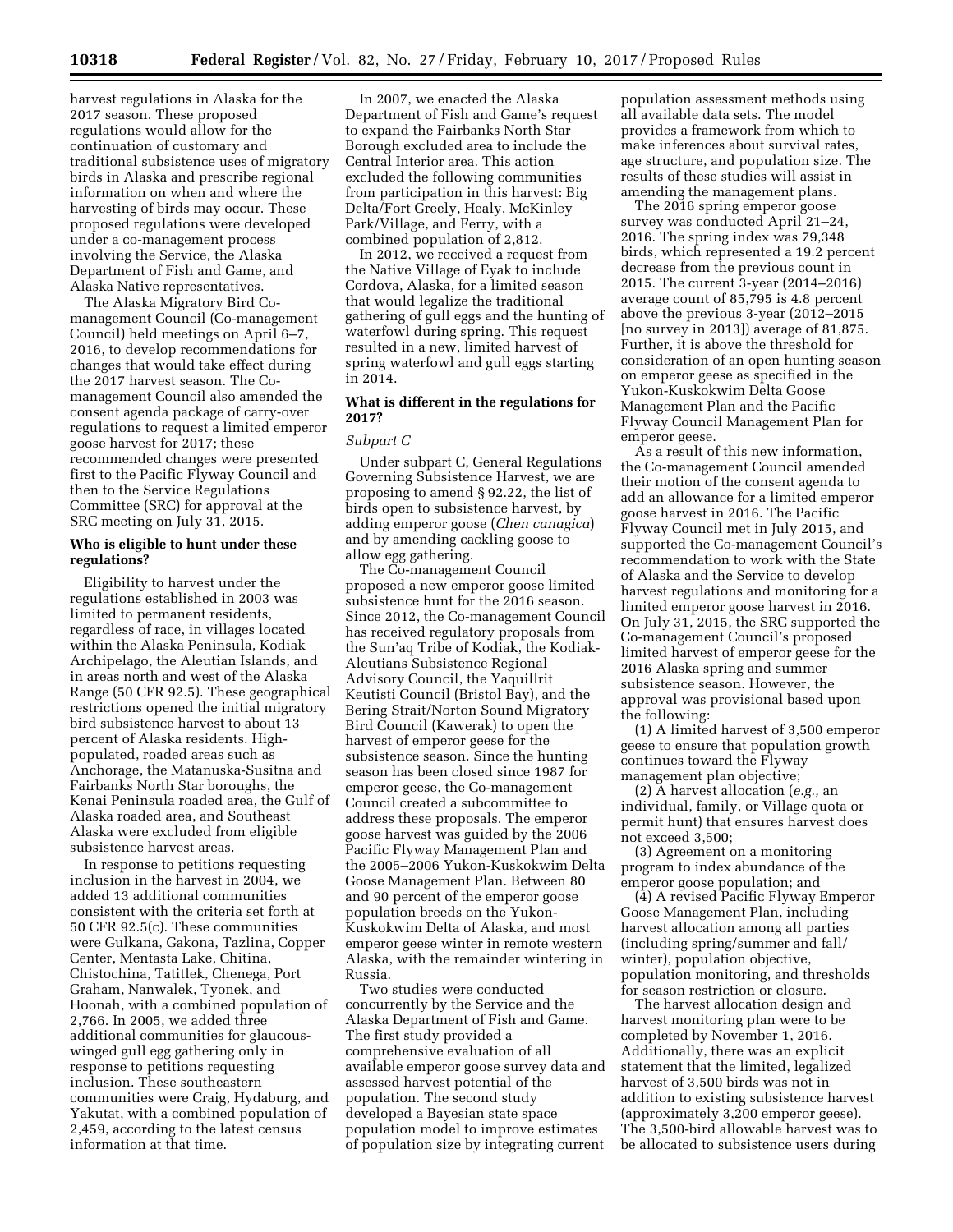the spring and summer subsistence season. The SRC suggested that the allowable harvest should be monitored to ensure it does not exceed 3,500 birds.

On August 13–14, and September 21, 2015, the Co-management Council Native Caucus met separately and with all partners to discuss options available to limit and monitor the harvest, as well as options to allocate the 3,500 birds across the six regions where emperor geese occur. Given the limited time provided to address the four conditions placed on this new harvest by the SRC, all partners agreed that the best course of action would be to spend additional time working together to develop a culturally sensitive framework tailored to each participating region that conserves the population and adequately addresses the data needs of all partners. In support of this recommendation, the Co-management Council took action to: Postpone an emperor goose harvest until 2017; work with all partners to develop the harvest framework; and work with their Emperor Goose Subcommittee and the Pacific Flyway Council on updating the Pacific Flyway Emperor Goose Management Plan.

In 2016, work continued on the Alaska Migratory Bird Co-management Council draft Management Plan for emperor geese. The Co-management Council's Management Plan was the first of its kind developed cooperatively for managing the emperor goose population of Alaska and was signed by the Co-management Council on September 1, 2016. Adoption of the Comanagement Council's Emperor Goose Management Plan was contingent on the adoption of the Pacific Flyway Emperor Goose Management Plan by the Pacific Flyway Council. The Pacific Flyway Council adopted the 2016 Pacific Flyway Emperor Goose Management Plan on September 30, 2016. The Comanagement Council's Management Plan specifies regulations for the spring/ summer subsistence hunt period and will serve as a companion to the 2016 revision of the Pacific Flyway Management Plan for the Emperor Goose, which specifies regulations for the fall/winter harvest of emperor geese. The Co-management Council's Management Plan supersedes the Yukon-Kuskokwim Delta Goose Management Plan for emperor goose management. In both management plans, the spring survey index was been replaced by a summer survey index of indicated total birds (total bird index) derived from aerial surveys of emperor goose abundance on the Yukon-Kuskokwim Delta (YKD Coastal Zone Survey). The total bird index is less

biased and more precise than the spring survey index and is based on statistical sampling theory. The 2016 survey index was 34,109 (SE = 2,490) emperor geese, which equates to a total range-wide population of about 177,000 geese. The most recent three-year (2014–2016) average population index is 30,965 emperor geese; representing a total range-wide population of about 161,000 geese. The Co-management Council's Plan for the emperor goose establishes a population objective consistent with the abundance achieved in 2016 (*i.e.,*  abundance index = 34,109) after about 30 years of hunting season closures.

The total bird index and population objective are viewed as interim strategies that will be reevaluated after 3 years of the Co-management Council's Management Plan implementation, while other population-assessment models are further evaluated, refined and an agreement developed on the most appropriate short- and long-term survey protocols. The Co-management Council's Management Plan outlines an emperor goose harvest strategy based on using a total bird index from the YKD Coastal Zone Survey to assess population status relative to a regulatory harvest threshold. The total bird index is a relative measure of population size based on the number of geese detected from aerial surveys on the Yukon-Kuskokwim Delta during the early nesting period. The Co-management Council's Plan allows for an open subsistence harvest when the YKD Coastal Zone Survey index equals or exceeds 28,000 geese, which equates to a total range-wide population size of about 146,000 geese based on current model-based estimates. A more restrictive harvest quota will be considered if the population index declines below 28,000 geese to help reduce the probability for a subsequent closed season. The harvest season will be closed if the population index declines below 23,000 emperor geese, which equates to a total range-wide population size of about 120,000 geese. The decision to restrict the harvest quota when the population is between 23,000 and 28,000 geese depends on Comanagement Council recommendations to the Service after review of current year population status relative to the objective, trends, and other information. The Service maintains authority to establish a more conservative quota for allowable take if determined appropriate.

The population thresholds for consideration of hunting season restrictions and closure represent about 80% and 70% of the population objective (*i.e.,* abundance level achieved in 2016; 34,109 geese). Selection of these thresholds by the Council and AMBCC where informed by an analysis conducted by the Service. The analysis derived the optimal hunting season closure threshold given conservation and harvest objectives, uncertainty in abundance and harvest estimation, and a predictive demographic model (E. Osnas and C. Frost, U.S. Fish and Wildlife Service, unpublished report).

The term of this harvest strategy is 5 years. However, during the 3-year period (2017–2019) following implementation, the Subcommittee will annually review available data (*e.g.,*  harvest survey data, population status and trend, and other relevant information) and consider the need for conservation measures. After the 3-year period, the Subcommittee will conduct a thorough analysis of the available data to determine efficacy of the harvest strategy and will consider alternative strategies if warranted. Alternatives will be considered as amendments to the management plan and be effective for the remainder of the 5-year term. The spring/summer subsistence harveststrategy is complementary to the fall/ winter harvest strategy included in the Pacific Flyway Emperor Goose Management Plan. In recognition that emperor geese are a shared resource, the Co-Management Council has established the following spring/summer subsistence-harvest guidelines:

(1) The harvest strategy seeks to maintain a population of emperor geese above an index of 23,000 birds based on the total bird index from the most recent YKD Coastal Zone Survey;

(2) If the total bird index from the previous year is greater than 23,000 birds, then spring/summer subsistence harvest of emperor geese will be open to customary and traditional practices;

(3) If the total bird index from the previous year drops below 28,000 birds, the Co-management Council will consider implementing conservation measures that include: increased outreach and education programs, reduced season length (*e.g.,* 2-week harvest season), extension of the 30-day closure, cessation of egg collection, limiting hunting to elder and ceremonial harvest only, or other measures as identified by the parties to the management plan; and

(4) If the total bird index from the previous year is less than 23,000 birds, then emperor goose hunting will be closed.

The Service finds that this proposal will provide for the preservation and maintenance of emperor geese in Alaska. See 16 U.S.C. 712(1).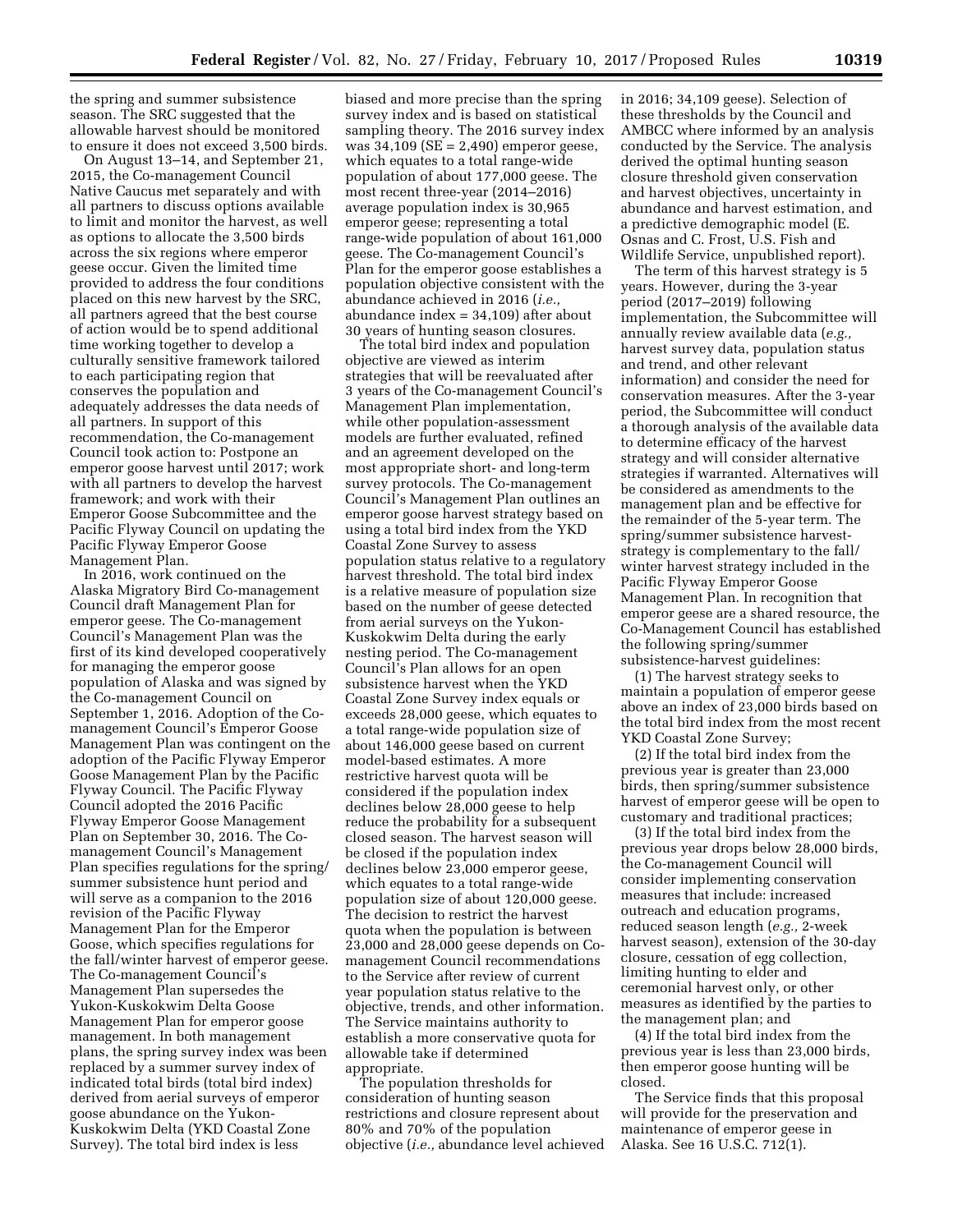The Association of Village Council Presidents' Waterfowl Conservation Committee submitted a proposal to open egg gathering of the cackling goose subspecies of Canada goose (*Branta canadensis*) in the Yukon/Kuskokwim Delta Region of Alaska. Currently all of the cackling geese nest on the Yukon/ Kuskokwim Delta. The 2016 fall cackling Canada goose population index is 327,453 ± 21,104 (SE) birds and the 3-year (2014–2016) average is 320,658 birds. These estimates are 5.7 percent below and 0.9 percent above, respectively, those reported in 2015, and above the population objective threshold of 250,000 birds. The Comanagement Council voted in April 2016 to support the proposal with the modification that the dates for egg collecting would be lumped with the existing harvest season that is announced annually by the Service's Regional Director or his designee, after consultation with field biologists and the Association of Village Council Presidents' Waterfowl Conservation Committee. This season would include a 30-day closure to protect nesting birds. Likewise, we find that this proposal will provide for the preservation and maintenance of the subspecies population of cackling geese.

#### *Subpart D*

The regulations we are proposing for subpart D, Annual Regulations Governing Subsistence Harvest, include changes from our 2016 regulations for the Prince William Sound East and Northwest Arctic regions as discussed below.

The Chugach Regional Resource Commission submitted a proposal to open the Cordova subsistence harvest, in the barriers islands of Prince William Sound, to include residents of Tatitlek and Chenega Bay. This would allow residents of these two small communities to also be able to take advantage of this limited harvest opportunity in their area. The number of participants from Cordova is much smaller than originally anticipated; thus, it is likely that added eligibility for these two small communities would not pose a significant increase in harvest. The Co-management Council supported this proposal with the provision that registration would be available in each community, and outreach on the regulations.

The Northwest Arctic Regional Council submitted a proposal to amend hunting season dates to reflect a trend for earlier spring migration and to be able to hunt molting geese that stage in their area. In subsequent meetings between the Service and the Regional

Council, dates were adjusted and clarified to have waterfowl harvest, including hunting and egg gathering, from April 2 through June 14, which would resume July 16, after the required 30-day nesting closure. The harvest of nonbreeding, molting geese would run July 1 through July 15. The Comanagement Council unanimously supported the amended dates at their Statewide meeting in April 2016.

How will the service ensure that the subsistence migratory bird harvest complies with the Migratory Bird Treaty Act, and will not threaten the conservation of endangered and threatened species?

We have monitored subsistence harvest for the past 25 years through the use of household surveys in the most heavily used subsistence harvest areas, such as the Yukon–Kuskokwim Delta. In recent years, more intensive surveys combined with outreach efforts focused on species identification have been added to improve the accuracy of information gathered from regions still reporting some subsistence harvest of listed or candidate species.

Based on our monitoring of the migratory bird species and populations taken for subsistence, we find that this proposed regulation will provide for the preservation and maintenance of migratory bird stocks as required by the Migratory Bird Treaty Act. The Act's 16 U.S.C. 712(1) provision states that Service ''is authorized to issue such regulations as may be necessary to assure that the taking of migratory birds and the collection of their eggs, by the indigenous inhabitants of the State of Alaska, shall be permitted for their own nutritional and other essential needs, as determined by the Secretary of the Interior, during seasons established so as to provide for the preservation and maintenance of stocks of migratory birds.'' Communication and coordination between the Service, the Co-management Council, and the Pacific Flyway Council have allowed us to set harvest regulations to ensure the longterm viability of the migratory bird stocks. In addition, Alaska migratory bird subsistence harvest rates have continued to decline since the inception of the subsistence-harvest program, reducing concerns about the program's consistency with the preservation and maintenance of stocks of migratory birds.

As for the ensuring the conservation of Endangered Species Act-listed species, Spectacled eiders *(Somateria fischeri)* and the Alaska-breeding population of Steller's eiders *(Polysticta stelleri)* are listed as threatened species.

Their migration and breeding distribution overlap with areas where the spring and summer subsistence migratory bird hunt is open in Alaska. Both species are closed to hunting, although harvest surveys and Service documentation indicate both species are taken in several regions of Alaska.

The Service has dual objectives and responsibilities for authorizing a subsistence harvest while protecting migratory birds and threatened species. Although these objectives continue to be challenging, they are not irreconcilable, provided that (1) regulations continue to protect threatened species, (2) measures to address documented threats are implemented, and (3) the subsistence community and other conservation partners commit to working together. With these dual objectives in mind, the Service, working with North Slope partners, developed measures in 2009 to further reduce the potential for shooting mortality or injury of closed species. These conservation measures included: (1) Increased waterfowl hunter outreach and community awareness through partnering with the North Slope Migratory Bird Task Force; and (2) continued enforcement of the migratory bird regulations that are protective of listed eiders.

This proposed rule continues to focus on the North Slope from Barrow to Point Hope because Steller's eiders from the listed Alaska breeding population are known to breed and migrate there, and harvest survey data and direct observations indicate take during subsistence harvest has occurred there. These proposed regulations are designed to address several ongoing eider-management needs by clarifying for subsistence users that (1) Service law enforcement personnel have authority to verify species of birds possessed by hunters, and (2) it is illegal to possess any species of bird closed to harvest. This proposed rule also describes how the Service's existing authority of emergency closure would be implemented, if necessary, to protect Steller's eiders. We are always willing to discuss regulations with our partners on the North Slope to ensure protection of closed species while providing subsistence hunters an opportunity to maintain the culture and traditional migratory bird harvest of the community. The proposed regulations pertaining to bag checks and possession of illegal birds are deemed necessary to monitor take of closed eider species during the subsistence hunt.

In collaboration with North Slope partners, a number of conservation efforts have been implemented to raise awareness and educate hunters on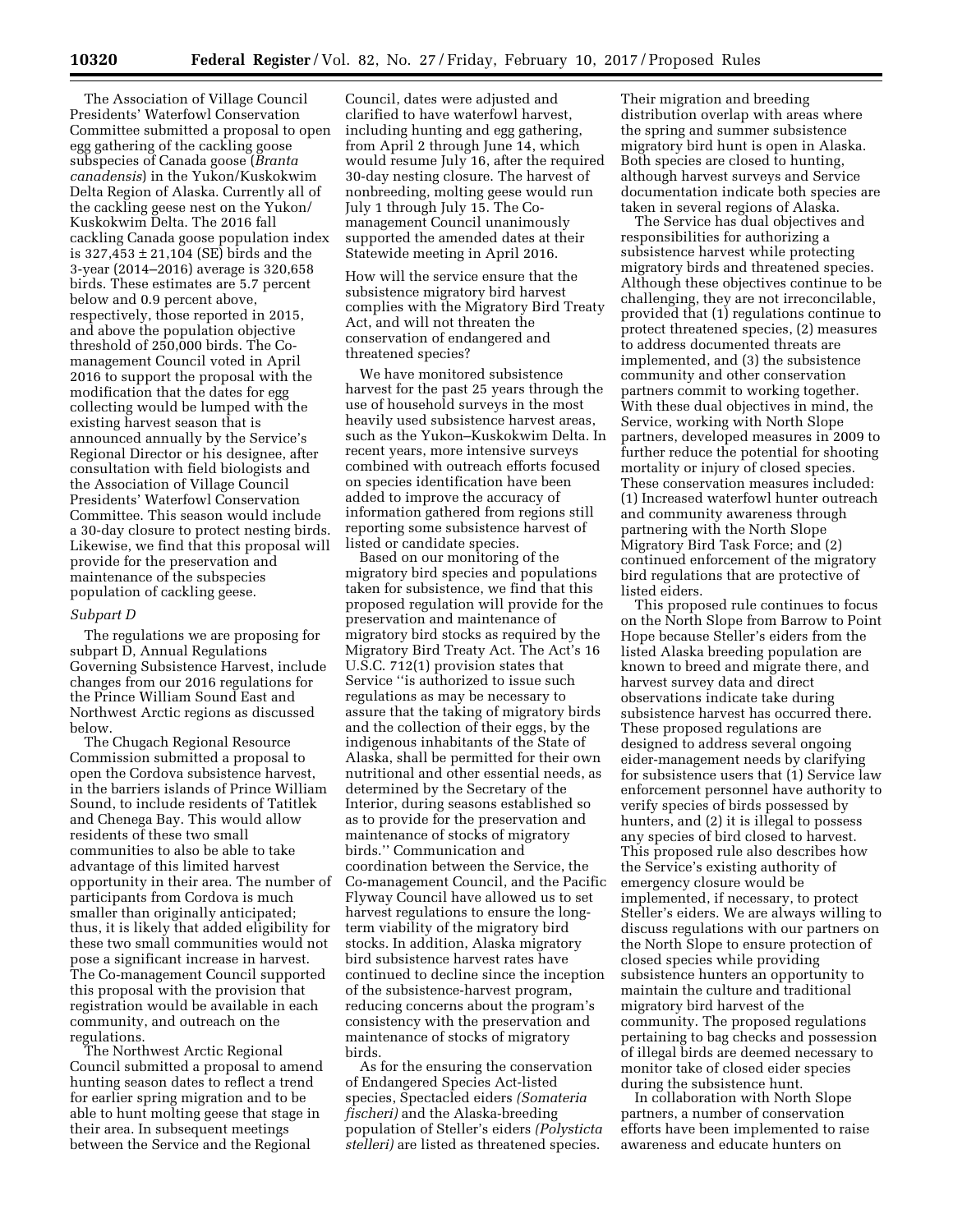Steller's eider conservation via the bird fair, meetings, radio shows, signs, school visits, and one-on-one contacts. Limited intermittent monitoring on the North Slope, focused primarily at Barrow, found no evidence that listed eiders were shot in 2009 through 2012; one Steller's eider and one spectacled eider were found shot during the summer of 2013; one Steller's eider was found shot in 2014; and no listed eiders were found shot in 2015 or 2016. Elsewhere in Alaska, one spectacled eider that appeared to have been shot was found dead on the Yukon-Kuskokwim Delta in 2015. The Service acknowledges progress made with the other eider conservation measures, including partnering with the North Slope Migratory Bird Task Force, for increased waterfowl-hunter awareness, continued enforcement of the regulations, and in-season verification of the harvest. To reduce the threat of shooting mortality of threatened eiders, we continue to work with North Slope partners to conduct education and outreach. In addition, the emergencyclosure authority provides another level of assurance if an unexpected number of Steller's eiders are killed by shooting (50 CFR 92.21 and 50 CFR 92.32).

In-season harvest-monitoring information will be used to evaluate the efficacy of regulations, conservation measures, and outreach efforts. Conservation measures are being continued by the Service, with the amount of effort and emphasis being based on regulatory adherence.

The longstanding general emergencyclosure provision at 50 CFR 92.21 specifies that the harvest may be closed or temporarily suspended upon finding that a continuation of the regulation allowing the harvest would pose an imminent threat to the conservation of any migratory bird population. With regard to Steller's eiders, the proposed regulations at 50 CFR 92.32, carried over from the past 6 years, clarify that we will take action under 50 CFR 92.21 as is necessary to prevent further take of Steller's eiders, and that action could include temporary or long-term closures of the harvest in all or a portion of the geographic area open to harvest. When and if mortality of threatened eiders is documented, we will evaluate each mortality event by criteria such as cause, quantity, sex, age, location, and date. We will consult with the Comanagement Council when we are considering an emergency closure. If we determine that an emergency closure is necessary, we will design it to minimize its impact on the subsistence harvest.

## **Endangered Species Act Consideration**

Section 7 of the Endangered Species Act (16 U.S.C. 1536) requires the Secretary of the Interior to ''review other programs administered by him (or her) and utilize such programs in furtherance of the purposes of the Act'' and to ''insure that any action authorized, funded, or carried out \* \* \* is not likely to jeopardize the continued existence of any endangered species or threatened species or result in the destruction or adverse modification of [critical] habitat . . . .'' Prior to issuance of annual spring and summer subsistence regulations, we would consult under section 7 of the Endangered Species Act of 1973, as amended (Act; 16 U.S.C. 1531 *et seq.*), to ensure that the 2017 subsistence harvest is not likely to jeopardize the continued existence of any species designated as endangered or threatened, or modify or destroy its critical habitat, and that the regulations are consistent with conservation programs for those species. Consultation under section 7 of the Act for the annual subsistence take regulations may cause us to change these regulations. Our biological opinion resulting from the section 7 consultation is a public document available from the person listed under **FOR FURTHER INFORMATION CONTACT**.

#### **Statutory Authority**

We derive our authority to issue these regulations from the Migratory Bird Treaty Act of 1918, at 16 U.S.C. 712(1), which authorizes the Secretary of the Interior, in accordance with the treaties with Canada, Mexico, Japan, and Russia, to ''issue such regulations as may be necessary to assure that the taking of migratory birds and the collection of their eggs, by the indigenous inhabitants of the State of Alaska, shall be permitted for their own nutritional and other essential needs, as determined by the Secretary of the Interior, during seasons established so as to provide for the preservation and maintenance of stocks of migratory birds.''

## **Required Determinations**

## *Regulatory Planning and Review (Executive Orders 12866 and 13563)*

Executive Order 12866 provides that the Office of Information and Regulatory Affairs (OIRA) will review all significant rules. OIRA has determined that this proposed rule is not significant.

Executive Order 13563 reaffirms the principles of E.O. 12866 while calling for improvements in the nation's regulatory system to promote predictability, to reduce uncertainty, and to use the best, most innovative,

and least burdensome tools for achieving regulatory ends. The executive order directs agencies to consider regulatory approaches that reduce burdens and maintain flexibility and freedom of choice for the public where these approaches are relevant, feasible, and consistent with regulatory objectives. E.O. 13563 emphasizes further that regulations must be based on the best available science and that the rulemaking process must allow for public participation and an open exchange of ideas. We have developed this rule in a manner consistent with these requirements.

#### *Regulatory Flexibility Act*

The Department of the Interior certifies that, if adopted, this proposed rule would not have a significant economic impact on a substantial number of small entities as defined under the Regulatory Flexibility Act (5 U.S.C. 601 *et seq.*). A regulatory flexibility analysis is not required. Accordingly, a Small Entity Compliance Guide is not required. This proposed rule would legalize a pre-existing subsistence activity, and the resources harvested will be consumed.

## *Small Business Regulatory Enforcement Fairness Act*

This rule is not a major rule under 5 U.S.C. 804(2), the Small Business Regulatory Enforcement Fairness Act. This rule:

(a) Would not have an annual effect on the economy of \$100 million or more. It would legalize and regulate a traditional subsistence activity. It would not result in a substantial increase in subsistence harvest or a significant change in harvesting patterns. The commodities that would be regulated under this proposed rule are migratory birds. This rule deals with legalizing the subsistence harvest of migratory birds and, as such, does not involve commodities traded in the marketplace. A small economic benefit from this proposed rule would derive from the sale of equipment and ammunition to carry out subsistence hunting. Most, if not all, businesses that sell hunting equipment in rural Alaska qualify as small businesses. We have no reason to believe that this proposed rule would lead to a disproportionate distribution of benefits.

(b) Would not cause a major increase in costs or prices for consumers; individual industries; Federal, State, or local government agencies; or geographic regions. This proposed rule does not deal with traded commodities and, therefore, would not have an impact on prices for consumers.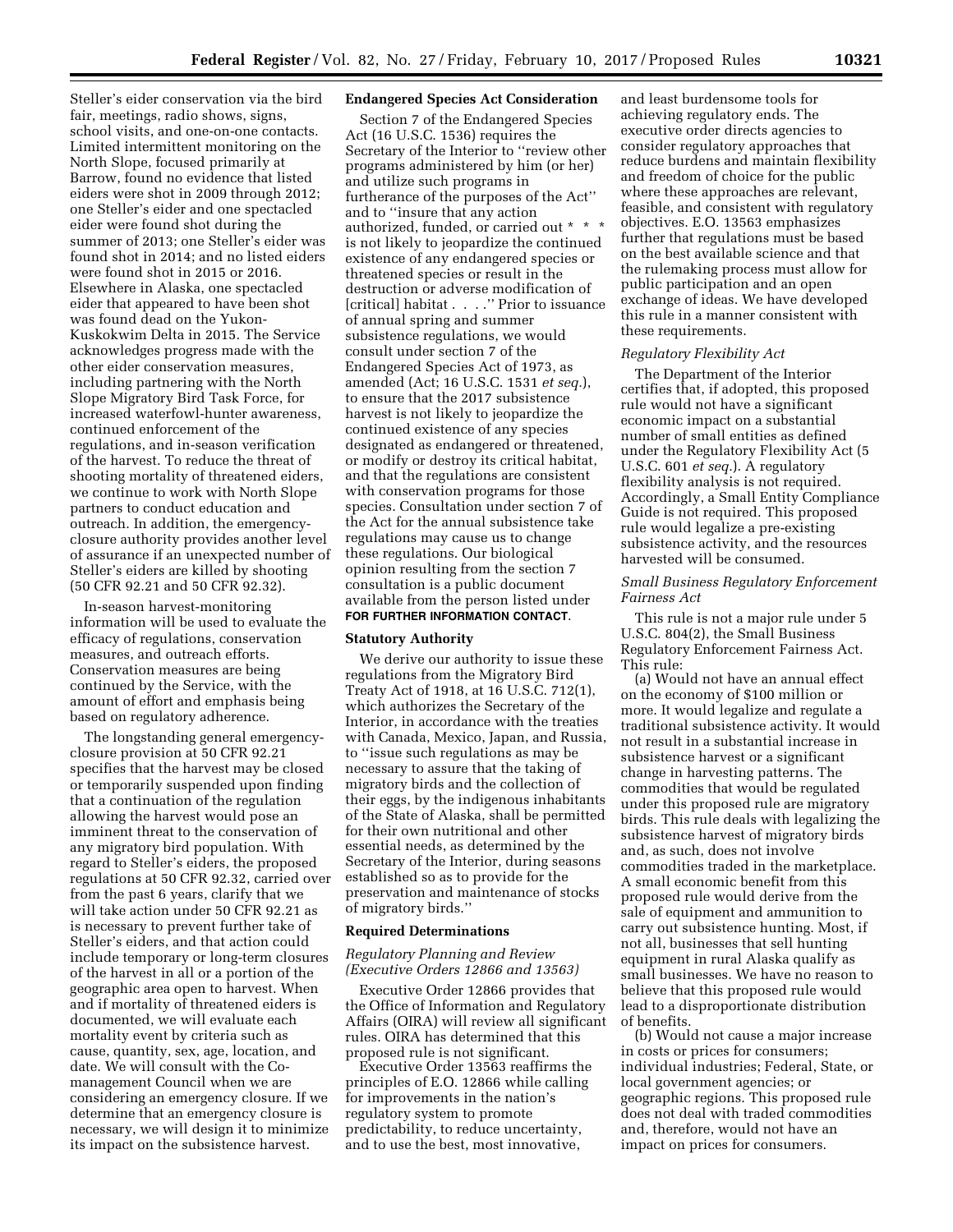(c) Would not have significant adverse effects on competition, employment, investment, productivity, innovation, or the ability of U.S.-based enterprises to compete with foreign-based enterprises. This proposed rule deals with the harvesting of wildlife for personal consumption. It would not regulate the marketplace in any way to generate substantial effects on the economy or the ability of businesses to compete.

#### *Unfunded Mandates Reform Act*

We have determined and certified under the Unfunded Mandates Reform Act (2 U.S.C. 1501 *et seq.*) that this proposed rule would not impose a cost of \$100 million or more in any given year on local, State, or tribal governments or private entities. The proposed rule does not have a significant or unique effect on State, local, or tribal governments or the private sector. A statement containing the information required by the Unfunded Mandates Reform Act is not required. Participation on regional management bodies and the Comanagement Council requires travel expenses for some Alaska Native organizations and local governments. In addition, they assume some expenses related to coordinating involvement of village councils in the regulatory process. Total coordination and travel expenses for all Alaska Native organizations are estimated to be less than \$300,000 per year. In a notice of decision (65 FR 16405; March 28, 2000), we identified 7 to 12 partner organizations (Alaska Native nonprofits and local governments) to administer the regional programs. The Alaska Department of Fish and Game also incurs expenses for travel to Comanagement Council and regional management body meetings. In addition, the State of Alaska will be required to provide technical staff support to each of the regional management bodies and to the Comanagement Council. Expenses for the State's involvement may exceed \$100,000 per year, but should not exceed \$150,000 per year. When funding permits, we make annual grant agreements available to the partner organizations and the Alaska Department of Fish and Game to help offset their expenses.

#### *Takings (Executive Order 12630)*

Under the criteria in Executive Order 12630, this proposed rule would not have significant takings implications. This proposed rule is not specific to particular land ownership, but applies to the harvesting of migratory bird

resources throughout Alaska. A takings implication assessment is not required.

## *Federalism (Executive Order 13132)*

Under the criteria in Executive Order 13132, this proposed rule does not have sufficient federalism implications to warrant the preparation of a federalism summary impact statement. We discuss effects of this proposed rule on the State of Alaska in the *Unfunded* these *Mandates Reform Act* section, above. We worked with the State of Alaska to develop proposed regulations. Therefore, a federalism summary impact statement is not required.

## *Civil Justice Reform (Executive Order 12988)*

The Department, in promulgating this proposed rule, has determined that it will not unduly burden the judicial system and that it meets the requirements of sections 3(a) and 3(b)(2) of Executive Order 12988.

## *Government-to-Government Relations With Native American Tribal Governments*

Consistent with Executive Order 13175 (65 FR 67249; November 6, 2000), ''Consultation and Coordination with Indian Tribal Governments'', and Department of Interior policy on Consultation with Indian Tribes (December 1, 2011), we will send letters via electronic mail to all 229 Alaska Federally recognized Indian tribes. Consistent with Congressional direction (Pub. L. 108–199, div. H, Sec. 161, Jan. 23, 2004, 118 Stat. 452, as amended by Pub. L. 108–447, div. H, title V, Sec. 518, Dec. 8, 2004, 118 Stat. 3267), we also send letters to approximately 200 Alaska Native corporations and other tribal entities in Alaska soliciting their input as to whether or not they would like the Service to consult with them on the 2017 migratory bird subsistenceharvest regulations.

We implemented the amended treaty with Canada with a focus on local involvement. The treaty calls for the creation of management bodies to ensure an effective and meaningful role for Alaska's indigenous inhabitants in the conservation of migratory birds. According to the Letter of Submittal, management bodies are to include Alaska Native, Federal, and State of Alaska representatives as equals. They develop recommendations for, among other things: Seasons and bag limits, methods and means of take, law enforcement policies, population and harvest monitoring, education programs, research and use of traditional knowledge, and habitat protection. The management bodies involve village

councils to the maximum extent possible in all aspects of management. To ensure maximum input at the village level, we required each of the 11 participating regions to create regional management bodies consisting of at least one representative from the participating villages. The regional management bodies meet twice annually to review and/or submit proposals to the Statewide body.

#### *Paperwork Reduction Act of 1995 (PRA)*

This proposed rule does not contain any new collections of information that require Office of Management and Budget (OMB) approval under the PRA (44 U.S.C. 3501 *et seq.*). We may not conduct or sponsor and you are not required to respond to a collection of information unless it displays a currently valid OMB control number. OMB has reviewed and approved our collection of information associated with:

• Voluntary annual household surveys that we use to determine levels of subsistence take (OMB Control Number 1018–0124, expires October 31, 2019).

• Permits associated with subsistence hunting (OMB Control Number 1018– 0075, expires June 30, 2019).

## *National Environmental Policy Act Consideration (42 U.S.C. 4321 et seq.)*

The annual regulations and options are considered in a November 2016 environmental assessment, ''Managing Migratory Bird Subsistence Hunting in Alaska: Hunting Regulations for the 2017 Spring/Summer Harvest.'' Copies are available from the person listed under **FOR FURTHER INFORMATION CONTACT** or at *[http://](http://www.regulations.gov)* 

*[www.regulations.gov.](http://www.regulations.gov)* 

## *Energy Supply, Distribution, or Use (Executive Order 13211)*

Executive Order 13211 requires agencies to prepare Statements of Energy Effects when undertaking certain actions. This is not a significant regulatory action under this Executive Order; it would allow only for traditional subsistence harvest and improve conservation of migratory birds by allowing effective regulation of this harvest. Further, this proposed rule is not expected to significantly affect energy supplies, distribution, or use. Therefore, this action is not a significant energy action under Executive Order 13211, and a Statement of Energy Effects is not required.

## **List of Subjects in 50 CFR Part 92**

Hunting, Treaties, Wildlife.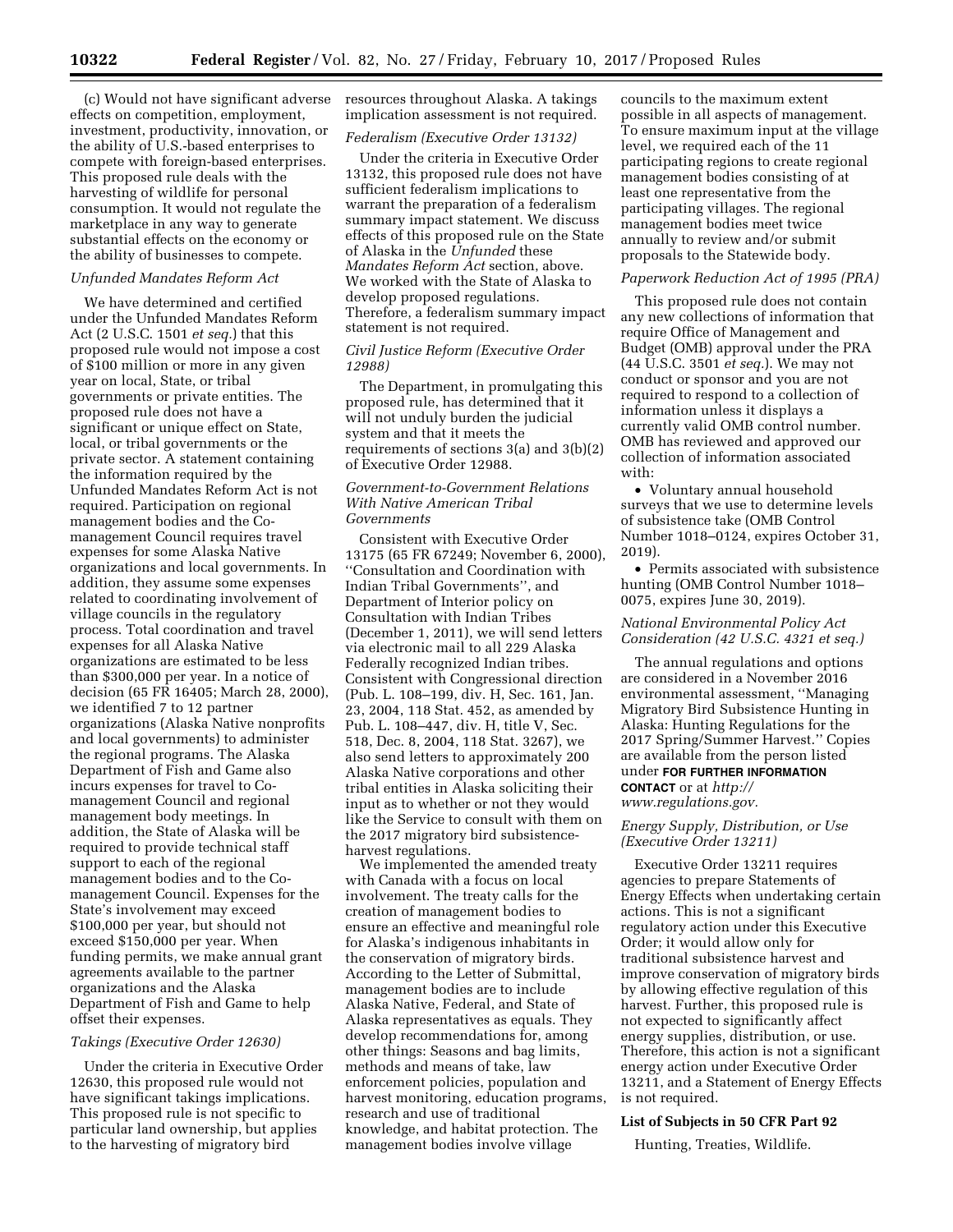## **Regulation Promulgation**

For the reasons set out in the preamble, we amend title 50, chapter I, subchapter G, of the Code of Federal Regulations as follows:

# **PART 92—MIGRATORY BIRD SUBSISTENCE HARVEST IN ALASKA**

■ 1. The authority citation for part 92 continues to read as follows:

**Authority:** 16 U.S.C. 703–712.

# **Subpart C—General Regulations Governing Subsistence Harvest**

■ 2. Amend § 92.22 by:

■ a. Redesignating paragraph (a)(3) as paragraph (a)(4);

- b. Adding a new paragraph (a)(3); and
- c. Revising paragraph (a)(6). The addition and revision to read as
- follows:

### **§ 92.22 Subsistence migratory bird species.**

\* \* \* \* \*

(a)(3) Emperor goose (*Chen canagica*). \* \* \* \* \*

(a)(6) Canada goose, subspecies cackling goose.

\* \* \* \* \*

# **Subpart D—Annual Regulations Governing Subsistence Harvest**

■ 3. Amend subpart D by adding § 92.31 to read as follows:

# **§ 92.31 Region-specific regulations.**

The 2017 season dates for the eligible subsistence-harvest areas are as follows:

(a) *Aleutian/Pribilof Islands Region.*  (1) Northern Unit (Pribilof Islands):

(i) Season: April 2–June 30.

(ii) Closure: July 1–August 31.

(2) Central Unit (Aleutian Region's eastern boundary on the Alaska Peninsula westward to and including Unalaska Island):

(i) Season: April 2–June 15 and July 16–August 31.

(ii) Closure: June 16–July 15.

(iii) Special Black Brant Season Closure: August 16–August 31, only in Izembek and Moffet lagoons.

(iv) Special Tundra Swan Closure: All hunting and egg gathering closed in Game Management Units 9(D) and 10.

(3) Western Unit (Umnak Island west to and including Attu Island):

(i) Season: April 2–July 15 and August 16–August 31.

(ii) Closure: July 16–August 15.

(b) *Yukon/Kuskokwim Delta Region.*  (1) Season: April 2–August 31.

(2) Closure: 30-day closure dates to be announced by the Service's Alaska Regional Director or his designee, after consultation with field biologists and

the Association of Village Council President's Waterfowl Conservation Committee. This 30-day period will occur between June 1 and August 15 of each year. A press release announcing the actual closure dates will be forwarded to regional newspapers and radio and television stations.

(3) Special Black Brant and Cackling Canada Goose Season Hunting Closure: From the period when egg laying begins until young birds are fledged. Closure dates to be announced by the Service's Alaska Regional Director or his designee, after consultation with field biologists and the Association of Village Council President's Waterfowl Conservation Committee. A press release announcing the actual closure dates will be forwarded to regional newspapers and radio and television stations.

(c) *Bristol Bay Region.* (1) Season: April 2–June 14 and July 16–August 31 (general season); April 2–July 15 for seabird egg gathering only.

(2) Closure: June 15–July 15 (general season); July 16–August 31 (seabird egg gathering).

(d) *Bering Strait/Norton Sound Region.* (1) Stebbins/St. Michael Area (Point Romanof to Canal Point):

(i) Season: April 15–June 14 and July 16–August 31.

(ii) Closure: June 15–July 15.

(2) Remainder of the region:

(i) Season: April 2–June 14 and July 16–August 31 for waterfowl; April 2– July 19 and August 21–August 31 for all other birds.

(ii) Closure: June 15–July 15 for waterfowl; July 20–August 20 for all other birds.

(e) *Kodiak Archipelago Region,* except for the Kodiak Island roaded area, which is closed to the harvesting of migratory birds and their eggs. The closed area consists of all lands and waters (including exposed tidelands) east of a line extending from Crag Point in the north to the west end of Saltery Cove in the south and all lands and water south of a line extending from Termination Point along the north side of Cascade Lake extending to Anton Larsen Bay. Marine waters adjacent to the closed area are closed to harvest within 500 feet from the water's edge. The offshore islands are open to harvest.

(1) Season: April 2–June 30 and July 31–August 31 for seabirds; April 2–June 20 and July 22–August 31 for all other birds.

(2) Closure: July 1–July 30 for seabirds; June 21–July 21 for all other birds.

(f) *Northwest Arctic Region.* (1) Season: April 2–June 14 and July 16– August 31 (hunting in general);

waterfowl egg gathering April 2–June 14 only; seabird egg gathering May 20–July 12 only; hunting molting/non-nesting waterfowl July 1–July 15 only.

(2) Closure: June 15–July 15, except for the taking of seabird eggs and molting/non-nesting waterfowl as provided in paragraph (f)(1) of this section.

(g) *North Slope Region.* (1) Southern Unit (Southwestern North Slope regional boundary east to Peard Bay, everything west of the longitude line 158°30′ W. and south of the latitude line 70°45′ N. to the west bank of the Ikpikpuk River, and everything south of the latitude line 69°45′ N. between the west bank of the Ikpikpuk River to the east bank of Sagavinirktok River):

(i) Season: April 2–June 29 and July 30–August 31 for seabirds; April 2–June 19 and July 20–August 31 for all other birds.

(ii) Closure: June 30–July 29 for seabirds; June 20–July 19 for all other birds.

(iii) Special Black Brant Hunting Opening: From June 20–July 5. The open area consists of the coastline, from mean high water line outward to include open water, from Nokotlek Point east to longitude line 158°30′ W. This includes Peard Bay, Kugrua Bay, and Wainwright Inlet, but not the Kuk and Kugrua river drainages.

(2) Northern Unit (At Peard Bay, everything east of the longitude line 158°30′ W. and north of the latitude line 70°45′ N. to west bank of the Ikpikpuk River, and everything north of the latitude line 69°45′ N. between the west bank of the Ikpikpuk River to the east bank of Sagavinirktok River):

(i) Season: April 2–June 6 and July 7– August 31 for king and common eiders; April 2–June 15 and July 16–August 31 for all other birds.

(ii) Closure: June 7–July 6 for king and common eiders; June 16–July 15 for all other birds.

(3) Eastern Unit (East of eastern bank of the Sagavanirktok River):

(i) Season: April 2–June 19 and July 20–August 31.

(ii) Closure: June 20–July 19.

(4) All Units: yellow-billed loons. Annually, up to 20 yellow-billed loons total for the region inadvertently entangled in subsistence fishing nets in the North Slope Region may be kept for subsistence use.

(5) North Coastal Zone (Cape Thompson north to Point Hope and east along the Arctic Ocean coastline around Point Barrow to Ross Point, including Iko Bay, and 5 miles inland).

(i) No person may at any time, by any means, or in any manner, possess or have in custody any migratory bird or